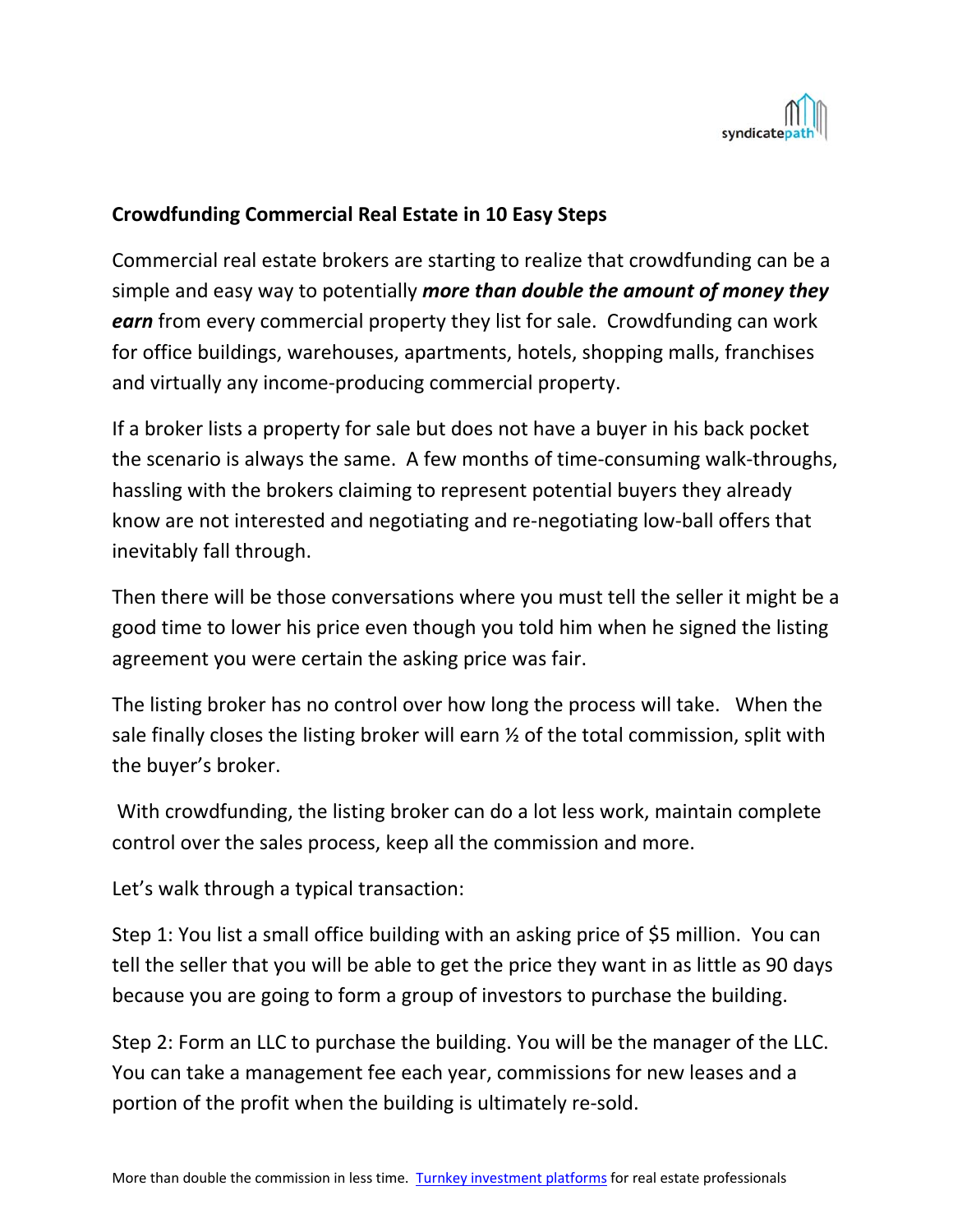

Step 3: Arrange for the mortgage you need from your best banker. Assume a 70% loan to value mortgage. Arrange for an appraisal, inspection and a report on market conditions.

Step 4: Prepare a spreadsheet showing how much income the building will generate from rents after all expenses. Anticipate future vacancies and escalation clauses.

Step 5: Prepare a web page that has pictures of the building and the highlights of the facts that make this a good investment. Load all the pertinent documents (LLC agreement, appraisal, etc) into a drop box accessible from the webpage. This new webpage will be accessible through the webpage you already have.

Step 6: If you are raising \$1.5 million (30% of \$5 million) with a minimum investment of \$25,000 per investor you need to close 60 investors. Only accredited investors, those with \$1 million net worth or income of \$200,000 per year can invest. If you listed a commercial property you probably had some real estate investors in mind. Because you are selling smaller slices of the pie you can also approach wealthier individuals, doctors, lawyers, and CPAs in your community.

Step 7: Begin by sending e-mails to prospective investors who are close enough to the building to drive by. You can purchase e‐mail lists of accredited investors in nearby zip codes. Marketing is very much a numbers game. If you send out 10,000 e‐mails and only close 30 investors, you send out another 10,000 e‐mails, etc.

Step 8: The web page will have a "button" where prospective investors can ask for more information. You can expect to spend some time speaking with people who are local to your office who may own other real estate and people in your community who you want to get to know anyway. If they don't buy into this building, they may buy into the next or refer other sellers to you. A crowdfunding